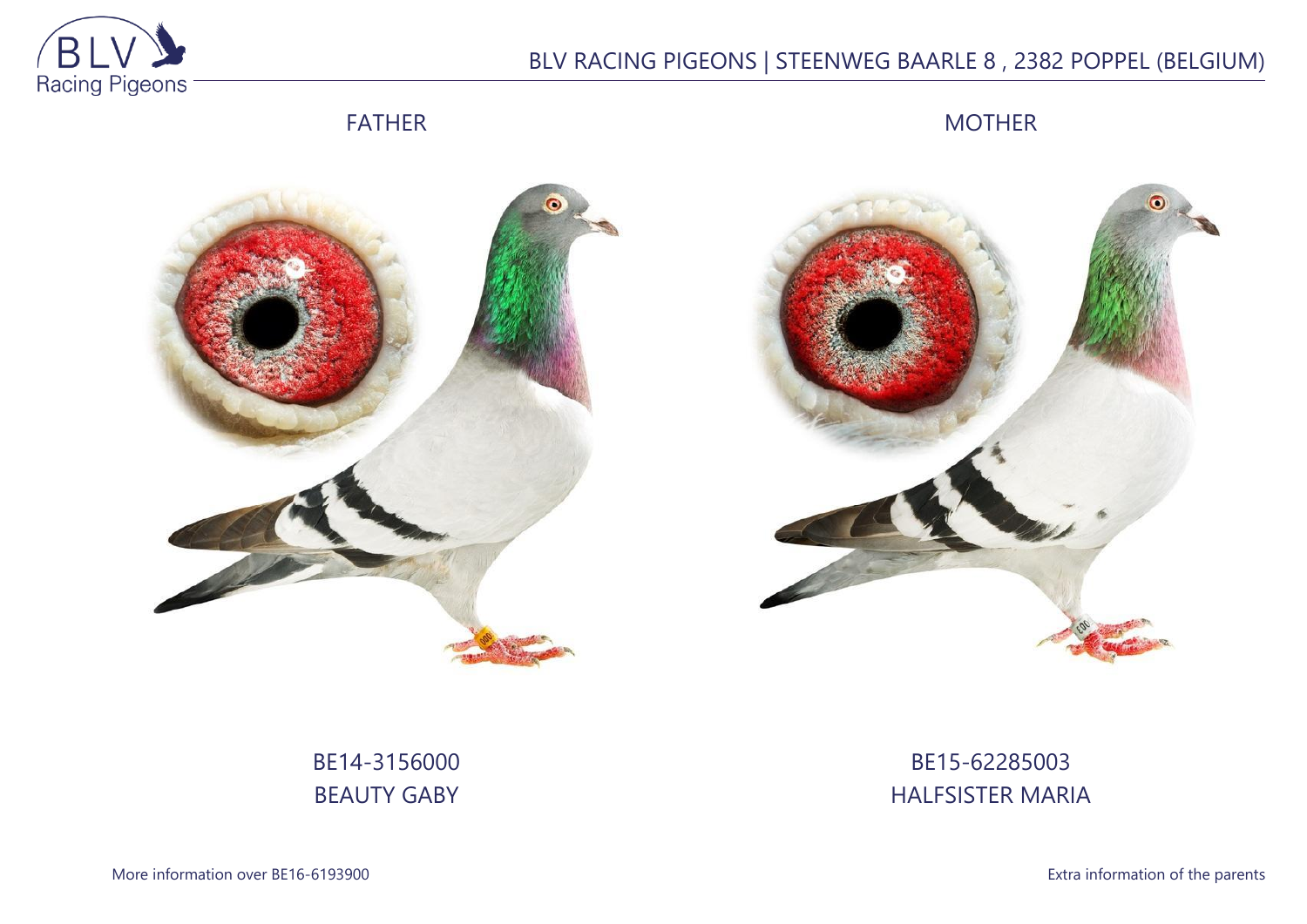

### BLV RACING PIGEONS | STEENWEG BAARLE 8 , 2382 POPPEL (BELGIUM)





6285003-15 **Halfsister Maria** 6235626-92  $\sqrt{6335690.98}$  $\rightarrow$ L. "KAASBOER" superkweker Blauw<br>6404318-96  $V$ -6111599-09 vader en grootvader van Kamiel **RI AIIW** verschillende tonduiven Zoon Kaasboer Halfbroer Laura 1e Nat M:6259169-08 6054295-05 Bourges Bourges<br>Vader van BE12-6023282<br>15e Nat. Guéret Ema M: 6054214-05 Rechtstreeks L.B.J. Chateaurouxke 24e Nat. Bourges Geeringky 6072376-14 V: 3003886-02  $\nabla$  2100552-09 1:2076149-11 Father Maria M: 6143863-99 **Blauwe duiver** Vader van: Hennes Kristiaan 1. Nat. Chateauroux Deno - herbots Fiennes Kristiaan<br>24ste Nat. Bourges<br>gr moeder 6023127-16<br>1ste Nat Chat. 2018 4. Nat. Ace KBDB 2018<br>4. Nat. La Souterraine M: 3006565-05 V: 3158062-98 20. Nat. Chateauroux gr moeder 6063712-18 M: 3001535-04 blauwe duivin 20ste Nat Chat 2018 dochter Bliksem 6335690-98<br>"KAASBOER" superkweker  $\nabla: 6177698-08$ 6119144-11 **Niels** Sam M. 6033110-07 Grootvader Noor Vader Noor 1e Semi Nat. Vierzor The Semi Nat. Vierzon 17e Nat. Bourges  $4.6032539-05$ M-6163823-10 M: 6072450-14 7e Prov. Bourges 40e Prov. Argenton M: 6320803-07 Van Eynde - Goovaerts zomerjong 63e Prov. Guéret niet gespeeld  $: 6111515-09$ 6335690-98  $\nabla 6257098-03$ Minoe "KAASBOER" superkweker Rik Moeder "Noor" M: 6407575-97 Zoon Kaasboer 1e Semi Nat. Vierzon Vader van Tia **Rlauw** 17e Nat. Bourges **7e Prov. Bourges** 6358919-04 M6242318-07 40e Prov. Argento Beia 63e Prov. Guéret Leo Verhaeger M: 6110267-06 Moeder van Tia

**Hok Van de Wouwer** Melkouwen 8 - 2590 Berlaar (Belgium)

Vande Worwer Kink

More information over BE16-6193900 Extra information of the parents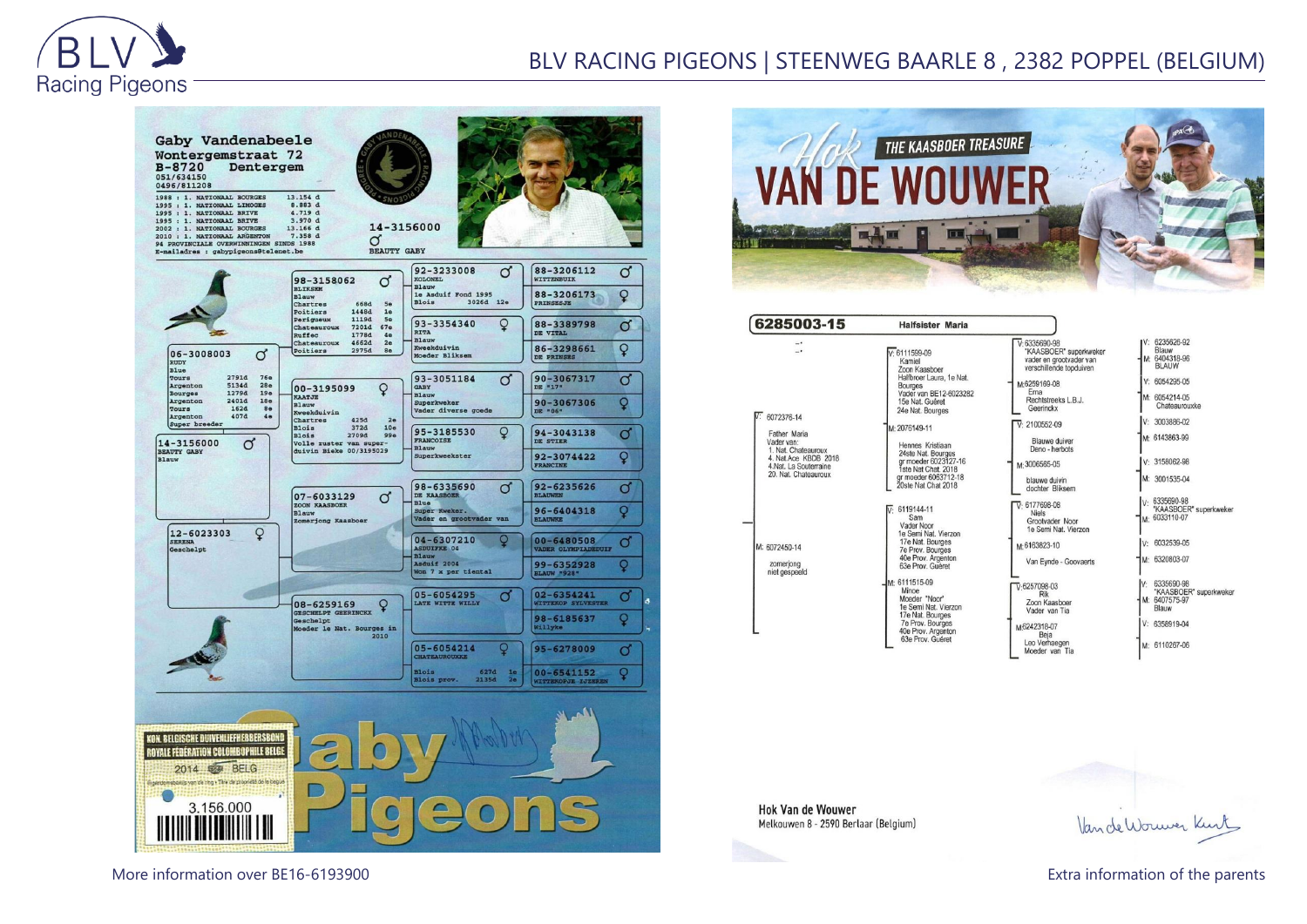

### More information of 3156000/2014

**Never raced, summer youngster 2014** Father of BE18-6063768 **691. Nat. Argenton – 16,496 birds 2018 835. Nat. Chateauroux – 12,855 birds 2018 289. prov. Chevrainvilliers – 5,197 birds 2018** Brother to 'Laury' BE14-3150674 **Superbreeder at Gaston Van De Wouwer** 'Laury' is father of winners **48. Nat. Limoges - 15,979 birds 2020 52. Nat. Chateauroux - 18,499 birds 2017 69. Nat. Chateauroux - 1,712 birds 2017 304. Nat. Chateauroux – 4,641 birds 2018 314. Nat. Argenton – 3,322 birds 2018 434. Nat. Argenton – 19,592 birds 3. prov. Blois - 2,744 birds 2018 25. prov. Le Mans – 359 birds 2018 33. prov. Argenton - 1,339 birds 2019 81. prov. Issoudun - 1,400 birds 2019** 'Laury' is g.father of 'Blauw Maria' at Van Eynde-Goovaerts **4. Nat. Zone Argenton – 4,957 birds / 16. Nat. 16,762 birds 88. Nat. Zone Chateauroux – 4,232 birds / 157. Nat. 12,855 birds 95. Nat. Zone Argenton – 7,111 birds 4. Fay aux Loges – 2,465 birds 4. Melun – 1,727 birds 61. prov. Vierzon – 2,691 birds - BRED FROM VANDENABEELE STAR 'RUDY' X SUPER VD WOUWER TOPPER 'SERENA'** Bred from 'Rudy' **28. Nat. Zone Argenton – 5,134 birds / 4. local 2007 3. local / 14. I.prov. Poitiers - 1,687 birds 2008 4. local / 19. I.prov. Bourges – 1,279 birds 2007 8. local / 76. prov. Tours – 2,791 birds 2007 Nr. 1 breeder Gaby Vandenabeele** 'Rudy' is (g.)father of **1. Nat. acebird long distance yearlings KBDB 2013 ('Super Romeo') 1. Nat. Tulle – 5,731 birds & fastest of 11,707 birds ('New Bliksem') 1. Nat. Limoges YL - 6,275 birds 2015 ('Prince Rudy' - Gino Clicque) 1. Nat. Brive YL - 5,925 birds 2016 ('Blauwen Brive' - Frederik Everaert) 1. Nat. ace GMD KBDB YB 2015 ('Super Ricka' - Jespers-VDWegen) 1. TT Nanteuil YB - 7,791 birds ('From Brother New Bliksem' - M. Linsen)**

**1. prov. Tours - 5,639 birds & total 3x 1. ('De Provinciaal' - Paul Lannoo) 1. prov. acebird allround KBDB 2017 ('Blauw 031' - at Gebr. Herbots)** Bred from 'Serena' **1. Nat. Zone Poitiers YL - 2,538 birds 2013 98. prov. Vierzon YL - 1,253 birds 2013 / 225. s-Nat. 3,001 birds** - 'Serena' is breeder of 'Laury' BE14-3150674 **Current super breeder 2020 at Van De Wouwer** 'Serena' is full sister to 'Laura' **1. Nat. Bourges 2010 - 17,061 birds & fastest from 39,577 birds 7. prov. Bourges - 2,312 birds 74. Nat. Bourges - 37,357 birds Also winner of 25.-45.-63. provincial** 'Serena' is full sister to 'Femke' 158/11 **8. I.prov. Bourges YB – 2,263 birds 2011 11. Nat. Zone / 20. Nat. Argenton YL - 22,384 birds 2012 46. Nat. Zone Bourges old - 3,803 birds 2013 / 137. Nat. 19,655 birds 76. Nat. Zone / 135. Nat. Montluçon YL - 22,875 birds 2012 94. s-Nat. Vierzon YL - 3,585 birds 2012 Mother of 'Na fi', 1. prov. Argenton YB 2014** 'Serena' is full sister to 'Jul' 728/10 **3. Noyon YB – 1,289 birds 2010 4. Noyon YL – 1,164 birds 2011 488. Nat. Bourges – 20,544 birds 2011** 'Serena' is full sister to 'Herna' **Current 2020 super breeder Van De Wouwer Offspring wins at least 36x top 100 Nat. Zone/prov. 1. Noyon – 976 birds … 5. prov. Blois - 1,581 birds 2018 10. Nat. Chateauroux 27,081 birds … 28. Nat. Argenton 3,322 birds 2018 Also 36.-53.-53.-60.-64.-89.-91.-91.-91.-104.-120.-131. National** 'Serena' is g.daughter of 'Kaasboer' **Famous base breeder Gaston Van De Wouwer 'Kaasboer' descendants most impressive victories 3x Olympiad bird … at least 3x 1. Nat. acebird KBDB Winner of at least 16x 1. National … at least 2x Car winners in SAMDPR Hebei Movie-TV Race China 2013 OLR China**